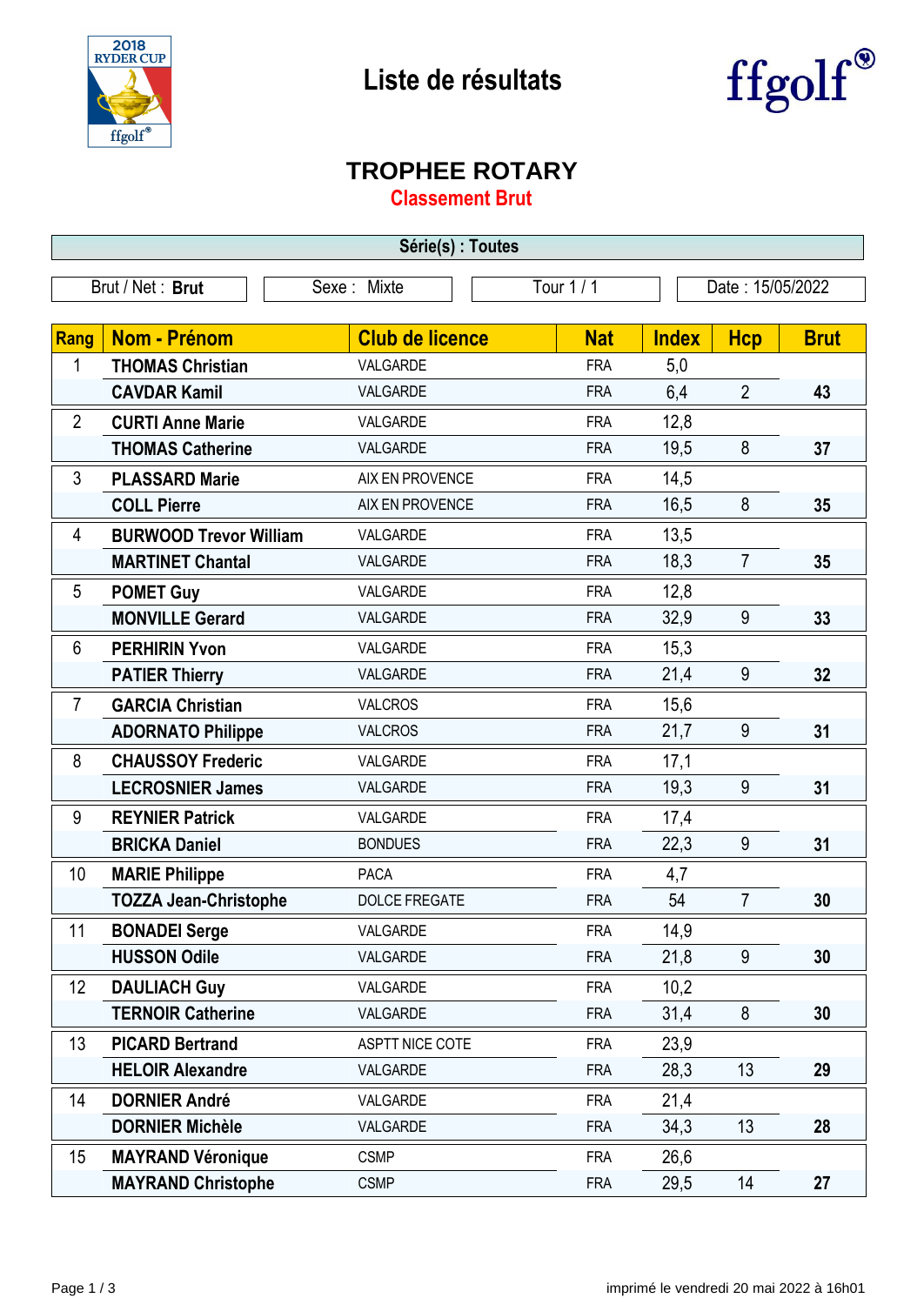| Rang | Nom - Prénom                  | <b>Club de licence</b>   | <b>Nat</b> | <b>Index</b> | <b>Hcp</b> | <b>Brut</b> |
|------|-------------------------------|--------------------------|------------|--------------|------------|-------------|
| 16   | <b>THIEBAUT Rachelle</b>      | CSA MARINE TOULON        | <b>FRA</b> | 25,5         |            |             |
|      | <b>LEGUEUT Maria</b>          | VALGARDE                 | <b>FRA</b> | 27,1         | 13         | 26          |
| 17   | <b>PLASSARD Jean-Philippe</b> | VALGARDE                 | <b>FRA</b> | 21,3         |            |             |
|      | <b>PLASSARD François</b>      | VALGARDE                 | <b>FRA</b> | 40           | 13         | 26          |
| 18   | <b>DESENZANI Gianfranco</b>   |                          |            | 17,0         |            |             |
|      | <b>VILLA MILENCE</b>          |                          |            | 41           | 11         | 26          |
| 19   | <b>GAUTHIER Alain</b>         | VALGARDE                 | <b>FRA</b> | 21,6         |            |             |
|      | <b>ROTENBERG Dominique</b>    | VALGARDE                 | <b>FRA</b> | 23,5         | 11         | 26          |
| 20   | <b>BERNARDI Virginie</b>      | VALGARDE                 | <b>FRA</b> | 18,5         |            |             |
|      | <b>BERNARDI Yves</b>          | VALGARDE                 | <b>FRA</b> | 20,5         | 10         | 26          |
| 21   | <b>CRUCIANI Christophe</b>    | <b>VALCROS</b>           | <b>FRA</b> | 20,1         |            |             |
|      | <b>BUISSON Christine</b>      | <b>CSA MARINE TOULON</b> | <b>FRA</b> | 28,2         | 11         | 25          |
| 22   | <b>RENOUX Bernard</b>         | VALGARDE                 | <b>FRA</b> | 19,8         |            |             |
|      | <b>GOCHE Hélène</b>           | VALGARDE                 | <b>FRA</b> | 54           | 13         | 23          |
| 23   | <b>OFFREDI Jean-Pierre</b>    | VALGARDE                 | <b>FRA</b> | 18,5         |            |             |
|      | <b>MENEZ Bernard</b>          | VALGARDE                 | <b>FRA</b> | 21,2         | 9          | 23          |
| 24   | <b>BELLOCQ Guy</b>            | VALGARDE                 | <b>FRA</b> | 20,7         |            |             |
|      | <b>CALVAR Joëlle</b>          | VALGARDE                 | <b>FRA</b> | 29,7         | 12         | 23          |
| 25   | <b>RESTEN Arnaud</b>          | VALGARDE                 | <b>FRA</b> | 19,9         |            |             |
|      | <b>RESTEN Edith</b>           | VALGARDE                 | <b>FRA</b> | 26,5         | 11         | 23          |
| 26   | <b>POLAK Alexandre</b>        | <b>CSA MARINE TOULON</b> | <b>FRA</b> | 23,5         |            |             |
|      | <b>POLAK Anne.Sophie</b>      | <b>CSA MARINE TOULON</b> | <b>FRA</b> | 35,4         | 14         | 23          |
| 27   | PEZIER Jérôme                 | DOLCE FREGATE            | <b>FRA</b> | 27,9         |            |             |
|      | <b>ESNAULT Laurent</b>        | <b>DOLCE FREGATE</b>     | <b>FRA</b> | 54           | 15         | 22          |
| 28   | <b>MORASI Félicia</b>         | VALGARDE                 | <b>FRA</b> | 28,5         |            |             |
|      | <b>SICSIC Dominique</b>       | VALGARDE                 | <b>FRA</b> | 30,8         | 15         | 22          |
| 29   | <b>WEIGEL Claude</b>          | VALGARDE                 | <b>FRA</b> | 17,9         |            |             |
|      | <b>CORNET Anne-José</b>       | VALGARDE                 | <b>FRA</b> | 25,2         | 10         | 22          |
| 30   | <b>ALIBERT Marc</b>           | <b>ASPTT TOULON</b>      | <b>FRA</b> | 29,1         |            |             |
|      | <b>LICHERE Jean</b>           | VALGARDE                 | <b>FRA</b> | 30,7         | 15         | 21          |
| 31   | <b>TARRUSSON Jean-Marc</b>    | VALGARDE                 | <b>FRA</b> | 21,4         |            |             |
|      | <b>JOSSELIN Philippe</b>      | VALGARDE                 | <b>FRA</b> | 23,6         | 11         | 19          |
| 32   | <b>SIMON Mathieu</b>          | <b>MIRAMAS</b>           | <b>FRA</b> | 7,6          |            |             |
|      | <b>COGORDAN Thibault</b>      | VALGARDE                 | <b>FRA</b> | 54           | 8          | 19          |
| 33   | <b>RIVIERE Claudine</b>       | VALGARDE                 | <b>FRA</b> | 19,5         |            |             |
|      | <b>CHOMBART Odile</b>         | VALGARDE                 | <b>FRA</b> | 21,5         | 10         | 18          |
| 34   | <b>RIVIERE Philippe</b>       | VALGARDE                 | <b>FRA</b> | 20,5         |            |             |
|      | <b>CHOMBART Jean-Michel</b>   | VALGARDE                 | <b>FRA</b> | 32,1         | 12         | 18          |
| 35   | <b>AIRAULT Julien</b>         | VALGARDE                 | <b>FRA</b> | 37           |            |             |
|      | <b>CHAUVOT Jean-Hugues</b>    | VALGARDE                 | <b>FRA</b> | 46           | 19         | 17          |